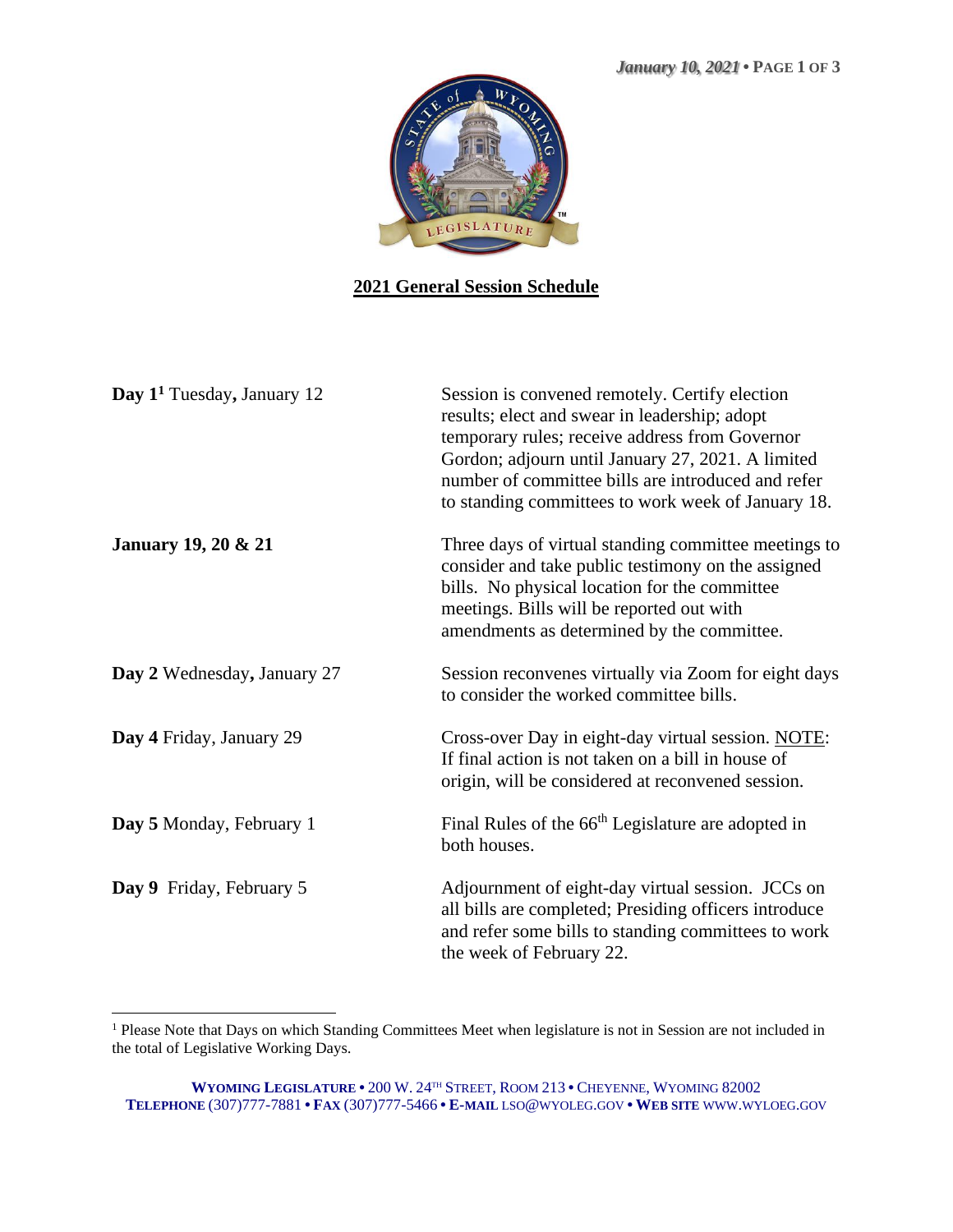

## **2021 General Session Schedule**

| <b>Week of February 22</b> | Up to three days of standing committee meetings to<br>consider bills referred; DEADLINE: Budget Bill<br>available to the Public no later than February $22nd$ . |
|----------------------------|-----------------------------------------------------------------------------------------------------------------------------------------------------------------|
| Day 10 Monday, March 1     | Session is reconvened. Session will be held in<br>person if health metrics allow.                                                                               |
| Day 12 Wednesday, March 3  | Last day for Senate Files to be submitted to LSO for<br>introduction per current Senate Rules. (noon)                                                           |
| Day 15 Monday, March 8     | Budget Week; COW 1 <sup>st</sup> Day<br>Last day for House Bills to be submitted to LSO for<br>introduction per current House Rules. (noon)                     |
| Day 16 Tuesday, March 9    | Budget Week; COW 2 <sup>nd</sup> Day                                                                                                                            |
| Day 17 Wednesday, March 10 | Budget Week; 2 <sup>nd</sup> Reading                                                                                                                            |
| Day 19 Friday, March 12    | Budget Week, 3rd Reading                                                                                                                                        |
| Day 20 Monday, March 15    | JCC on Budget - All Week, if necessary                                                                                                                          |
| Day 22 Wednesday, March 17 | Last day for Bills to be reported out of Committee in<br>house of origin.                                                                                       |
| Day 23 Thursday, March 18  | Last day for Committee of the Whole in house of<br>origin.                                                                                                      |
| Day 24 Friday, March 19    | Last day for Second Reading on Bills in house of<br>origin.                                                                                                     |